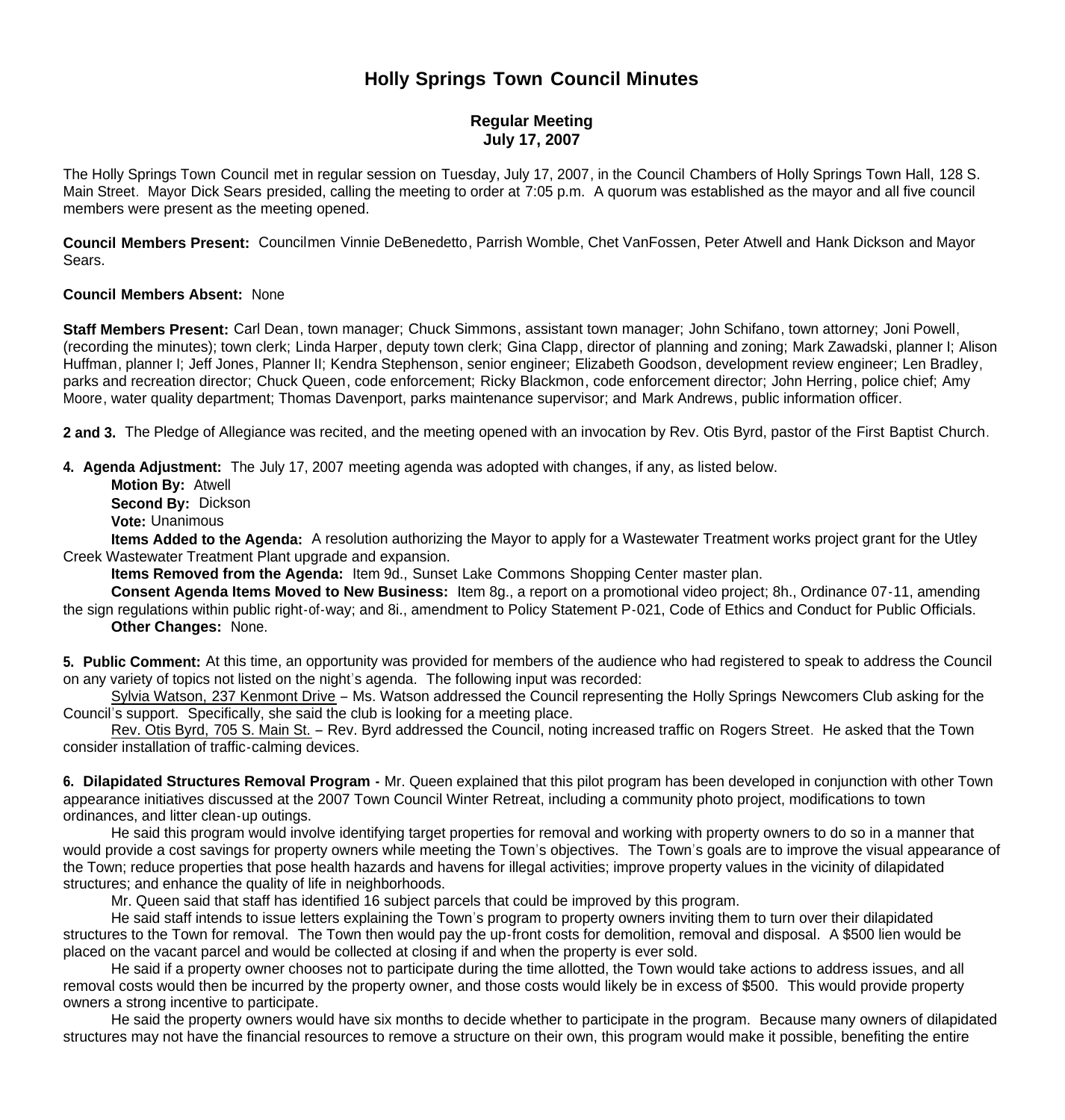community.

 Mr. Queen said the Code Enforcement Director has identified \$5,000 in his department's FY 2007-08 budget that could be allocated toward the structure removal costs. It is estimated that approximately \$20,000 would be needed to address all 16 target structures; therefore, if the program goes as planned, additional funding would be necessary at a later date.

Councilman Dickson asked that the program give priority to the removal of dilapidated structures located on main thoroughfares.

 Councilmen Womble and DeBenedetto mentioned trailers on the Stephenson Road and Sunset Lake Road. Mayor Sears asked Mr. Queen to keep the Council apprised via email of progress in this area.

 **Action:** The Council approved a motion to endorse the Town's pilot program to assist property owners in the demolition, removal and disposal of dilapidated structures.

**Motion By:** Dickson **Second By:** Atwell **Vote:** Unanimous.

**7a. Public Hearing: Special Exception Use Petition 07-SEU-06 -** Ms. Huffman said the Town has received an application for a special exception use to allow for an in-home day care in the Autumn Park Planned Unit Development at 416 Cline Falls Drive. The application is for the applicant's 1,664-square-foot home on a .16-acre lot.

 She explained that according to Unified Development Ordinance Section 2.8, only 20% of the square footage of a home may be used for an in-home day care. The applicant is proposing to use 229 square feet while 20% of the total heated square footage of the home is 332.8 square feet; therefore the request would be in compliance with the UDO.

 She said all of the special exception use findings of fact have been thoroughly addressed on the application, and staff feels very comfortable with the request.

 Ms. Huffman said the applicant also has provided a floor plan indicating the area in which the applicant proposes to use for the day care operation and a letter of approval from her home owners association stating that an in-home day care would be allowed as long as the applicant secures the proper municipal permits and state licensing and the day care does not disturb other homeowners.

With that explanation completed, Mayor Sears opened the public hearing to accept sworn testimony and qualified evidence. Under oath administered by the Town Clerk, the following provided testimony to be recorded:

Jennifer Sudweeks, 416 Cline Falls Drive -- Ms. Sudweeks is the applicant. She addressed the Council, asking members to think in terms of "high benefit/low impact." She said the operation would have only seven chidren, but the appearance of her home would not change, and the residential nature of the neighborhood would be maintained. She said her neighbors would not notice the daycare operation, and she added that her home is located at the entrance of her development, so traffic should not be a problem.

Councilman VanFossen asked the petitioner if she understood that the town's approval was a zoning matter and would not override homeowner association covenants.

Ms. Sudweeks read a May 2007 letter from her homeowners association stating that there were no apparent covenants prohibiting an inhome occupation. The letter goes on to state that no activity would be allowed that would pose a nuisance for neighbors and that this provision may affect an in-home daycare. Ms. Sudweeks said that the letter further states that if she were to get the necessary state and municipal permits, there should be no problem with her keeping children in her home.

There being no further testimony, the public hearing was closed.

 **Action #1:** The Council approved a motion to make and accept the following findings of fact to be recorded in the minutes for Special Exception Use Petition 07-SEU-06 for 416 Cline Falls Drive to allow for an in-home day care as submitted by Jennifer Sudweeks project number 07-SEU-06, dated 05/21/2007. A special exception use may be granted upon the presentation of sufficient evidence to enable a written determination that:

- a. The proposed use will not be injurious to the public health, safety, comfort, community moral standards, convenience or general welfare;
- b. The proposed use will not injure or adversely affect the adjacent area;
- c. The proposed use will be consistent with the character of the district, land uses authorized therein, and the Town of Holly Springs Comprehensive Plan;
- d. The proposed use shall conform to all development standards of the applicable district (unless a waiver of such development standards is requested as part of the special exception use petition and approved as set forth above, in which case the proposed use shall conform to the terms and conditions of such waiver).
- e. Access drives or driveways are or will be sufficient in size and properly located to: ensure automotive and pedestrian safety and convenience, traffic flow as set forth in Section 7.09 – Pedestrian Circulation and Vehicular Area Design; and, control and access in case of fire or other emergency:
- f. Off-street parking areas, off-street loading areas, trash enclosures, trash pick-up and removal, and other service areas are located so as to be safe, convenient, allow for access in case of emergency, and to minimize economic, glare, odor, and other impacts on adjoining properties and properties in the general neighborhood;
- g. The lot, building or structure proposed for the use has adequate restroom facilities, cooking facilities, safety equipment (smoke alarms, floatation devices, etc.), or any other service or equipment necessary to provide for the needs of those persons whom may work at, visit or own property nearby to the proposed use;
- h. Utilities, schools, fire, police and other necessary public and private facilities and services will be adequate to handle the needs of the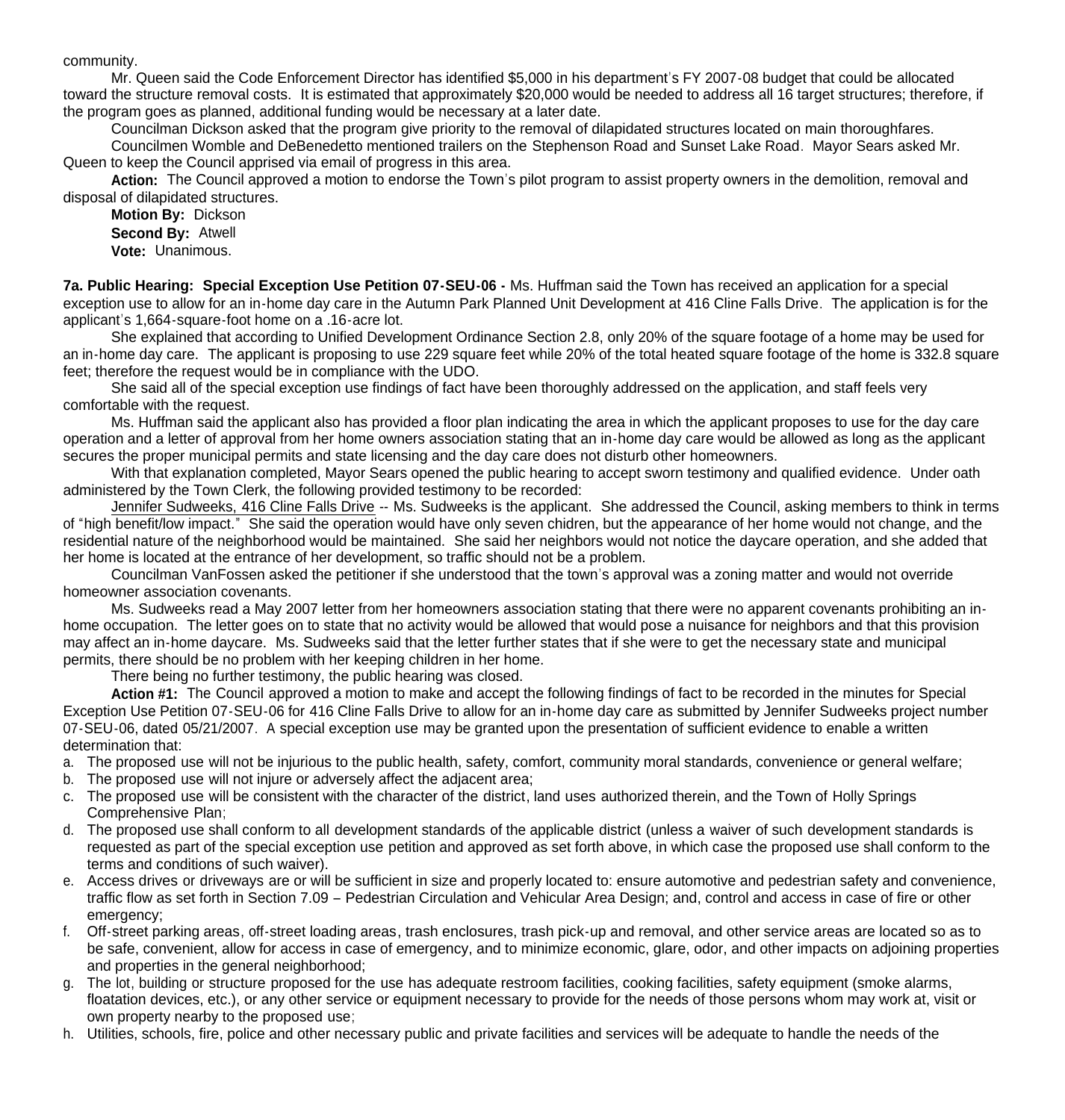proposed use;

- i. The location and arrangement of the use on the site, screening, buffering, landscaping, and pedestrian ways harmonize with adjoining properties and the general area and minimize adverse impacts; and,
- j. The type, size, and intensity of the proposed use (including but not limited to such considerations as the hours of operation and numbers of people who are likely to utilize or be attracted to the use) will not have significant adverse impacts on adjoining properties or the neighborhood.

 **Motion By:** Atwell **Second By:** DeBenedetto **Vote:** Unanimous.

 **Action #2:** Having made the findings of fact that the project meets the requirements to be granted a Special Exception Use, the Council approved a motion to approve Special Exception Use Petition #07-SEU-06 for 416 Cline Falls Drive to allow for an in-home day care as submitted by Jennifer Sudweeks, project Number 07-SEU-06, dated 05/21/2007 with the following condition.

1. All state and local permits must be obtained prior to opening.

**Motion By:** Atwell **Second By:** DeBenedetto **Vote:** Unanimous.

*A copy of Special Exception Use application 07-SEU-02 entered into the record by the applicant and addressing the findings of facts is incorporated into these minutes as addendum pages.*

**7b. Public Hearing: Ordinance 07-10, UDO Amendment –** Mr. Zawadski said staff evaluated current minimum and maximum parking requirements of the UDO and presented results of that evaluation during the April 3 Technical Review Committee meeting. The research showed that the current UDO parking requirements generally are very consistent with other towns across the state; however, the requirements for multifamily development are the highest. He said staff recommends that the UDO be amended to reduce the minimum parking requirements for multifamily development.

 He said in addition to the multi-family changes, staff recommends limiting the amount of parking spaces to 110% of the minimum as of right, as opposed to the 150% maximum currently in place. He said staff also recommends allowing a maximum of 75% of the total amount of parking provided to be located between the front building line and property line.

 Mr. Zawadski said a waiver of one or both of these requirements would be available to allow more than 75% of parking spaces to be placed in front of a building and also to allow up to 150% of the minimum number of parking spaces required. The determination of the request for a waiver would be based on a recommendation from the Planning Board and findings of fact by the Town Council.

 He said the implementation of these requirements would reduce the amount of surplus parking spaces, encourage shared parking, and decrease the amount of impervious surface and negative visual impacts that result from too many parking spaces.

Councilman VanFossen asked Mr. Zawadski to clarify that the Town is not decreasing the maximum number of parking spaces allowed. Councilman Atwell commented on the difference in the parking spaces per square foot between the Food Lion shopping center and Holly

Springs Crossings. It seems, he said, that the Lowe's did not have enough

With that explanation completed, Mayor Sears opened the public hearing to accept comments. The following comments were recorded: None.

There being no comments, the public hearing was closed.

**Action #1:** The Council approved a motion that the following statement is true: "The requested UDO Text Amendment is consistent with the Holly Springs 10-Year Comprehensive Growth Plan and Northeast Gateway Plan. The proposed modifications to the off-street parking regulations create enforceable ordinances to enact Land Use Policy 3: The Town shall encourage the development of pedestrian-oriented developments; Environmental Policy 4: The Town shall encourage multi-modal travel, interconnected streets, and other transportation practices that reduce automotive congestion, as well as avoid and minimize impacts to natural resources; and Northeast Gateway Plan Policy 4: Place parking to the rear and sides of buildings and bring buildings closer to the roadway."

 **Motion By:** Dickson **Second By:** VanFossen **Vote:** Unanimous

**Action #2:** The Council approved a motion to adopt Ordinance 07-10 to enact Unified Development Ordinance Amendment #07-UDO-02 to modify the text of UDO Section 7.04, Off- Street Parking.

 **Motion By:** Dickson **Second By:** Womble **Vote:** Unanimous *A copy of Ordinance 07-10 is incorporated into these minutes as addendum pages.*

**8. Consent Agenda:** The Council approved a motion to approve all items on the Consent Agenda. The motion carried following a motion by Councilman Dickson, a second by Councilman Atwell and a unanimous vote. The following actions were affected: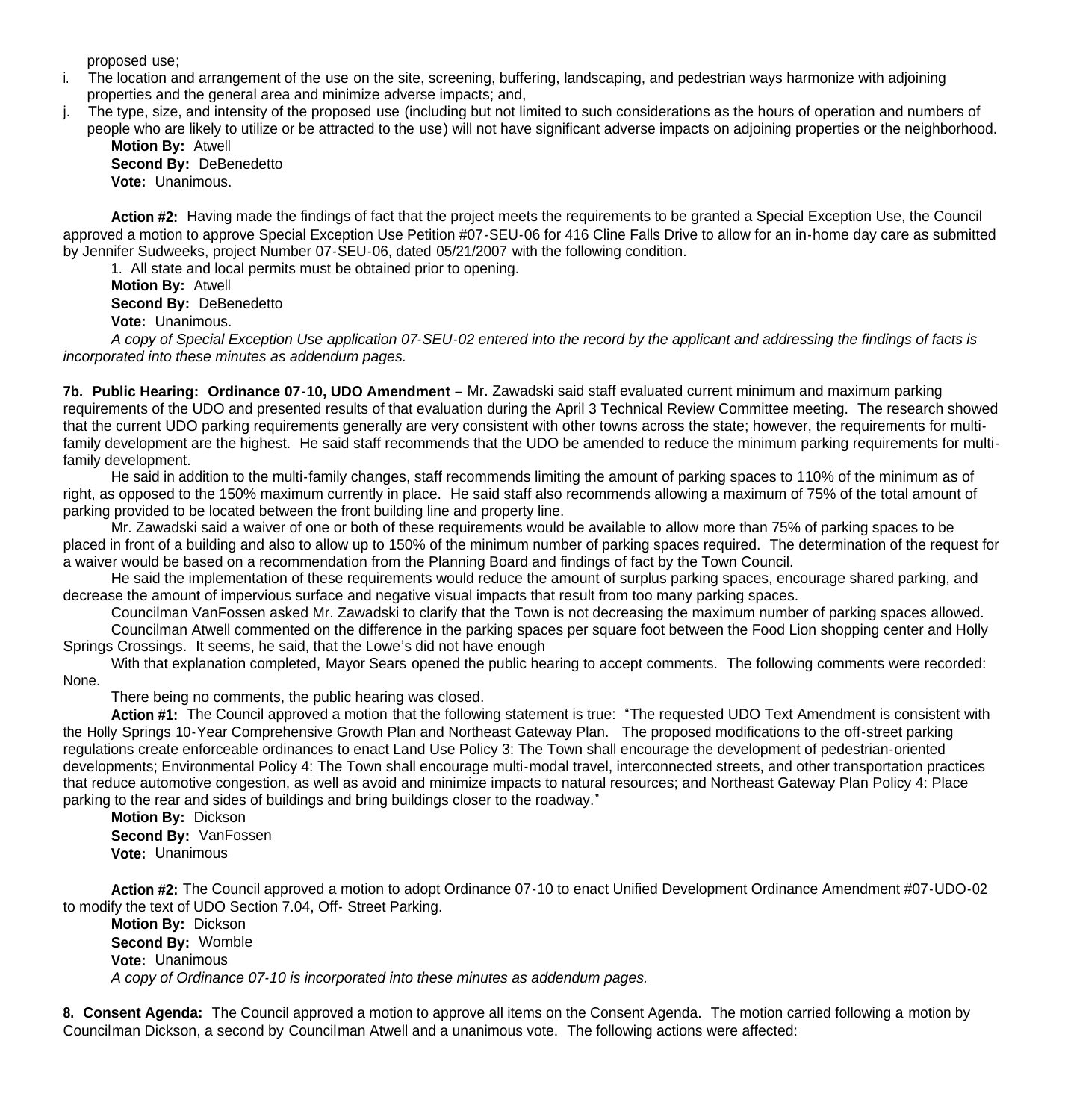8a. Minutes - The Council approved minutes of the Council's regular meeting held on April 17 and budget workshop held on May15, 2007.

 8b. Budget Amendment Report – The Council received a report of FY 2006-07 budget amendments #148 through #193 approved by the town manager. A c*opy of the budget amendment report is incorporated into these minutes as addendum pages.*

 8c. Green Oaks Parkway Traffic Signal Agreement – The Council entered into an NCDOT municipal agreement for a traffic signal on Green Oaks Parkway. A c*opy of the NCDOT Municipal Agreement for Green Oaks Parkway traffic signal is incorporated into these minutes as addendum pages.*

8d. Wastewater Treatment Plant Expansion Sole Source Provider – The Council approved Microcomm as the sole source provider of the wastewater treatment plant expansion project SCADA system.

 8e. Wastewater Treatment Plant Timbering Contract – The Council entered into a contract with Fowler Contracting in the amount of \$21,730 for timbering of the wastewater treatment plant expansion site. A c*opy of the Fowler Contracting contract is incorporated into these minutes as addendum pages.*

8f. Budget Amendment, \$35,000 - The Council adopted an amendment to the FY 2007-08 budget in the amount of \$35,000 to retain services of a real estate acquisition specialist. A c*opy of budget amendment is incorporated into these minutes as an addendum page.* **Consent Agenda Items Removed from Consent for discussion:**

**8g. Promotional Video Report** – Ms. Powell explained that CGI Communications Inc. has teamed up with the North Carolina League of Municipalities to be in contact with member towns for its community video and business showcase product.

 Ms. Powell said the company proposes to do the same product for the Town of Holly Springs at no cost to the Town. The company, instead, makes its money from the advertising revenue of the advertisers on the site.

 She said the Town would have full editorial control over the content of the six free one-minute videos that would be provided: a welcome; a schools, real estate and medical in a combined video; and four topics of the town's choice. The town would be asked only to provide a letter on town letterhead signed by the mayor and assuring local businesses and developments that the Town is participating in the program.

 She explained that advertisers can purchase any variety of advertising packages, starting at \$800 for three years. Higher priced packages provide not only links to company Web sites, but to videos about the company or development.

The videos feature maps that show the locations of businesses (or developments), and the videos are emailable files.

 She said staff believes this would be a good and cost-effective opportunity for the Town to present itself via video. It also would provide local advertisers with an effective tool.

She added that filming would be scheduled for September/October.

Councilman DeBenedetto said he does not believe a local government should provide endorsement of any particular company.

 Ms. Powell explained that the letter on Town letterhead would provide tacit endorsement, but that the wording and purpose of the letter really would be to advise local businesses that the Town is a participant and that the project is not a scam.

 She added that the company has been pre-screened by the North Carolina League of Municipalities as a preferred vendor and that she has confidence in that endorsement.

 **Action:** The Council approved a motion to authorize the town manager to sign a contract with CGI Communications Inc. and to provide for a 3-year period a link on the Town's homepage to the company's Website.

**Motion:** VanFossen

**Second:** Dickson

 **Vote:** The motion carried a 4-1 vote. Councilmen Womble, VanFossen, Atwell and Dickson voted for the motion. Councilman DeBenedetto voted against.

**8h. Ordinance 07-11, Sign Regulations Amendment –** Mr. Schifano explained proposed Ordinance 07-11 would amend Chapter 6, Section 6- 261 of the Holly Springs Town Code regarding temporary signs in the right-of-way. The amending ordinance mostly refines the wording of the existing code.

 Mr. Schifano said that substantive changes as directed by the Town Council discussions during the 2007 Winter Retreat and a spring regular meeting are:

- temporary signs would be expressly prohibited from street medians and town property;
- real estate directional signs would be limited to those developments located within the town's corporate limits;
- the Town is exempt from any sign limitations;
- and the town's authority to remove signs is clarified.

 Councilman DeBenedetto said he would move that there be a public hearing on the signs in the right of way ordinance proposal. Councilman Atwell said he has been through two public meetings with this topic. He stressed that the ordinance exists and has existed for several years, and that the current amendments are rather minor ones.

 Councilman Atwell pointed out some conflicting language in the draft and asked how would the Council handle any changes to that draft. The Town Attorney said the conflicting language was the result of an oversight and fixing the language to be as it was intended would not be prohibited if the Council were to approve the draft.

Councilman VanFossen pointed out that the sign ordinance was not new and confirmed with staff that it was between six and seven years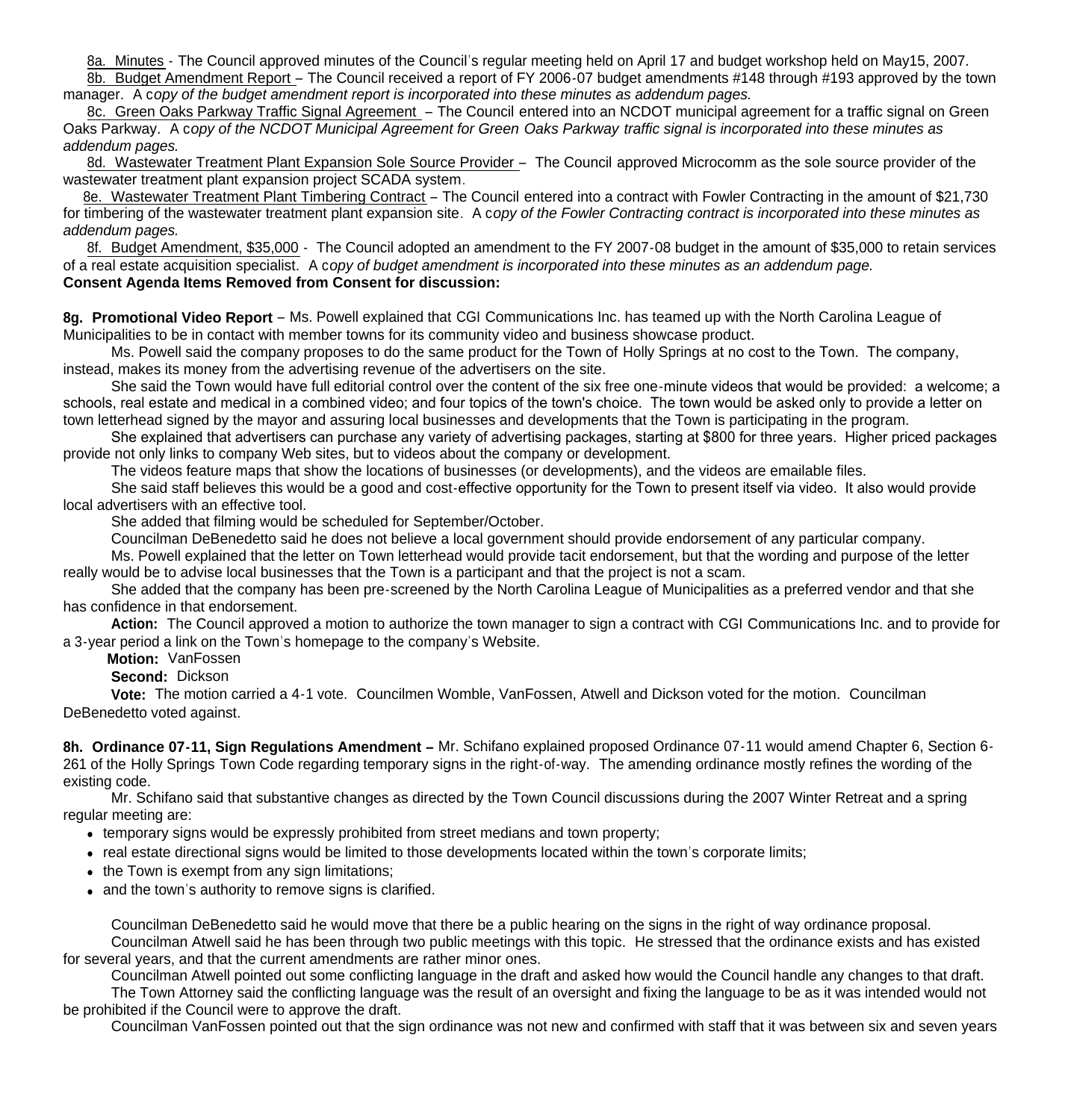old. He said the Council is just making minor adjustments to signs in the right of way. The major change is disallowing signs advertising subdivisions outside the town limits.

Councilman DeBenedetto said signs are an economic issue, and the council should have a public forum.

 **Action:** The Council approved a motion to invite realtors to a public forum with staff for the purpose of allowing realtors to discuss the sign ordinance and to provide input about changing the regulations.

 **Motion By:** DeBenedetto **Second By:** Womble **Vote:** Unanimous

**Action:** The Council approved a motion to adopt Ordinance 07-11 amending the Holly Springs Town Code, Section 6-261, Signs in the Right-of-Way, with text adjustments to eliminate inadvertent conflicting language and excluding text imposing regulations on candidates.

 **Motion By:** Atwell **Second By:** VanFossen **Vote:** Unanimous A c*opy of Ordinance 07-11, as amended, is incorporated into these minutes as addendum pages.*

8i. Policy Statement P-021.1, Code of Ethics and Conduct for Public Officials – Mr. Schifano said the proposed amended policy statement would provide for increased disclosure of financial interests among public officials, as was directed by the Town Council on June 19. Substantive changes are:

Definition for certain terms were added;

 D. under Trust, the last sentence would be changed to: Notwithstanding this provision, a Town Official in a decision-making position may be involved in any contract, project or service subject to an official act of the Town if he/she excuses himself/herself from all discussions, deliberations, and votes on the matter by the Town, and states with specificity at the time of recusal the reasons for the recusal. Subsequent to the official action, the Town Official shall not attempt to use his or her position as Town Official to influence any Town Administrator or staff member in the execution of the staff member's duties.

• P. under Trust would be added: P. Town Policy Makers owe to each other a duty of candor, full disclosure, and good faith with respect to any information regarding any official action of the Town and shall not withhold or falsify information that, if available to other members, would assist in their decision-making, nor shall they improperly promote such information to a third party without the opportunity for a full and frank discussion among the policy makers.

 A new section on Disclosure would be added: **A.** Within 30 days of taking the oath of office and annually by January 15, each Town Council member shall file a written disclosure on a form approved by the Clerk, stating at a minimum the following: 1) The address of all real property owned by the Councilmember and his immediate family; and 2) The name of any business entity or nonprofit organization in which the Councilmember is an officer, director, owner, manager (in the event of an L.L.C.), officer, or owns more than a ten (10%) interest in a company (private or public).

 A new section on Violations of Policy would be added: **A**. A Town Administrator or Town Policy Maker may file a written and signed ethics complaint for an alleged violation under this Policy by transmitting a letter outlining all the facts known to the complainant to the town attorney. In the event that the complaint is alleges wrongdoing against the town attorney, the town manager shall receive the complaint. At the discretion of the town Council, upon recommendation of the manager or attorney and upon majority vote, the Council may employ outside legal counsel to investigate the matter.

 **B**. The town attorney (or in the event, outside counsel) shall thoroughly investigate the allegations of the complainant and draft a legal memorandum outlining findings of fact and conclusions of law relating to the events complained of in the written complaint and transmit such memorandum to the Town Council for its discussion.

 **C.** The Town Council may take any action allowed by law against the alleged violator, including referral to the district attorney in the event of a criminal violation, direct the town attorney to institute legal proceedings for an injunction or civil damages, if appropriate, or pass a resolution censuring the individual.

 Councilman DeBenedetto asked that the policy be further amended to incorporate his earlier suggestions to require a more comprehensive type of disclosure and to prohibit entirely many types of business relationships.

 **Action:** Councilman DeBenedetto made a motion that his "Interim Code of Ethics" as presented to the Council via email and in agenda packets for the June 19 council meeting be added to P-021.1

**Second By:** Womble

 **Vote:** The motion failed, 2-3. Councilmen DeBenedetto and Womble voted for the motion. Councilmen VanFossen, Atwell and Dickson voted against.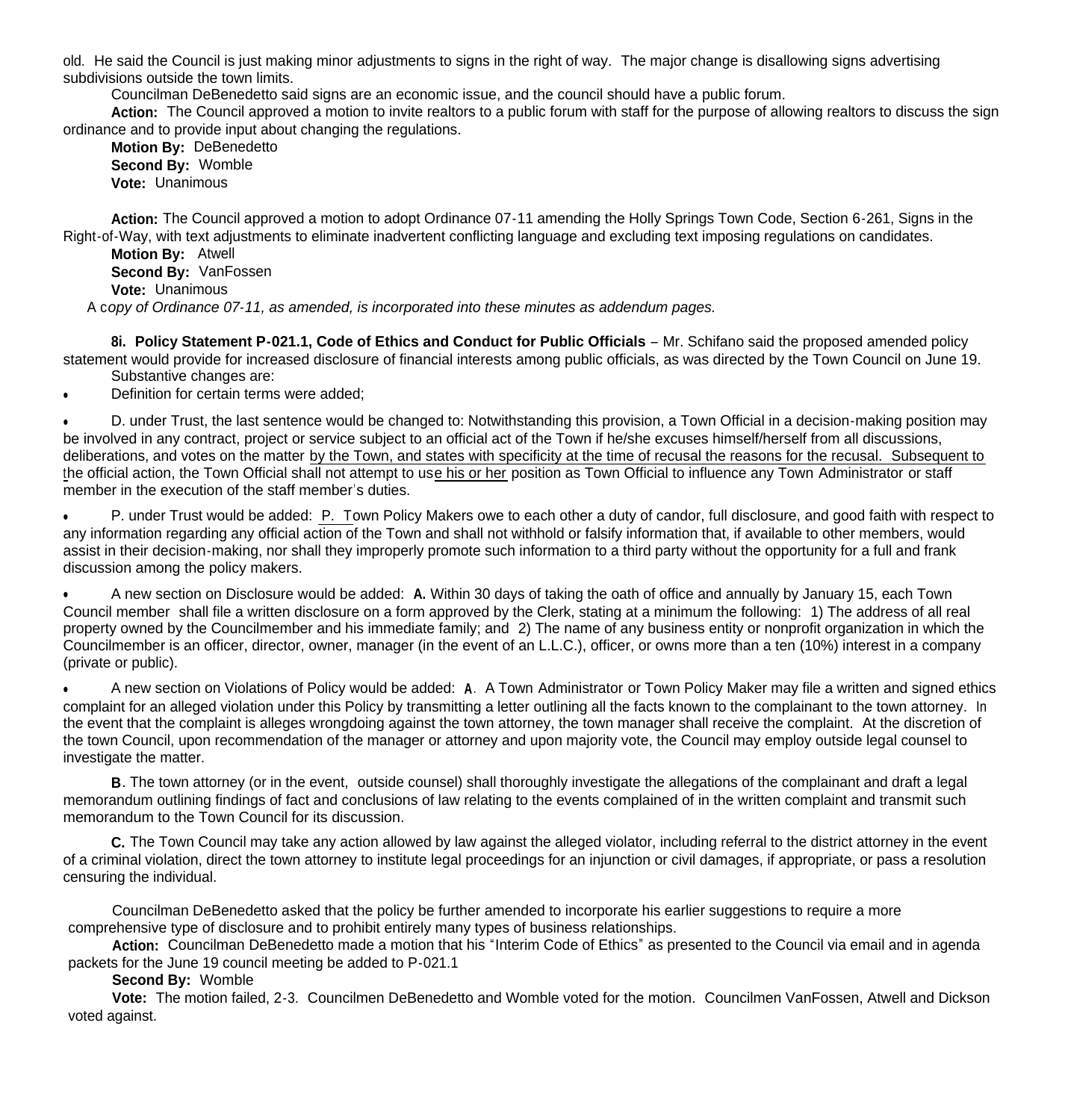**Action:** The Council approved a motion to adopt Policy Statement P-021.1 as submitted by the Town Attorney with an additional text amendment to clarify "immediate family" ownership of property within the corporate limits of the town and its extraterritorial jurisdiction.

**Motion By:** Atwell

**Second By:** VanFossen

 In discussion, Councilman DeBenedetto said he was disappointed his motion did not pass but he was glad the policy was being amended. He said he hoped the council would continue to review the policy as it should be an evolving document.

**Vote:** Unanimous

 A c*opy of Policy Statement P-021.1, Code of Ethics and Conduct for Public Officials as amended is incorporated into these minutes as addendum pages.*

**9a. 127 N. Main Street Property Bids** – Mr. Schifano explained that on Monday, July 16, the Town received sealed bids submitted for the purchase of the town's real property located at 127 N. Main Street. The minimum starting bid was set at the appraised value of \$330,000. He reported that one qualified bid was received in the bid amount of \$330,000.

 Mr. Schifano explained that the bid must withstand the upset bid process until it is exhausted. If no upset bid is received within 10 days, the highest bid will prevail, and the property can be transferred.

 **Action:** The Council approved a motion to award the bid for purchase of the town's surplus real propertyat 127 N. Main Street to bidders Pat and Linda Hunt-Williams who submitted a qualified sealed highest bid of \$330,000, the appraised value of the property.

 **Motion By:** VanFossen **Second By: DeBenedetto Vote:** Unanimous.

At this time, Mayor Sears and Councilman VanFossen asked to be excused from discussion and deliberation on Item 9b, citing the mayor's community relations consulting contract with the developer of the subject property and Councilman VanFossen's role as architect of the subject development's clubhouse amenity.

**Action:** The Council approved a motion to excuse Mayor Sears and Councilman VanFossen from the meeting.

 **Motion By:** Atwell **Second By:** Womble **Vote:** Unanimous

**9b.** Twelve Oaks Master Sign and Landscape Amendment, 06-PUD-01-A03 – Mr. Jones said that the town has received an application for an amendment to the Twelve Oaks Planned Unit Development that would add language to the PUD Master Plan document to address decorative subdivision entrance fences and create signage regulations for the development.

 He said the current PUD document does not cover fences or signage, and, as such, the regulations of the Unified Development Ordinance must be met unless these items are added to the PUD Master Plan document. This requires a full review by the Planning Board and Town Council as well as a public hearing, which was held in June.

He said the applicant is requesting as it relates to the decorative subdivision entrance fences and signage that the town:

- Allow fence height up to 12 feet in height for the development entrance and internal entrance features into subsections of the subdivision (the columns are approximately 9' in height with a 3' lantern)
- Allow for incidental signage throughout the development directing traffic to model homes
- Allow for builder information signs throughout the development

 Mr. Jones said the applicant would like to install as their entrance feature into the Twelve Oaks subdivision a fence structure that uses both a brick and wrought iron fence and columns.

 **Action:** The Council approved a motion to approve Twelve Oaks Planned Unit Development Amendment #03-PUD-01-A03 as submitted by Rob Brantley of Rodney's Sign Company, project number 12 Oaks, dated June 12, 2007 with the following conditions:

1. All previous conditions apply to this approval. **Motion By:** Atwell

 **Second By:** Dickson **Vote:** Unanimous.

The Council approved a motion to readmit Mayor Sears and Councilman VanFossen back into the meeting.  **Motion By:** Dickson  **Second By:** Atwell

**9c. Bridgewater Recreation Site Amendment, 06-DP-05** – Ms. Capp explained that the town has received a request from Tom Spaulding of Spaulding & Norris, PA that the Town Council reconsider the terms of a condition that the Council set during the approval of the Bridgewater Subdivision in 2003. She said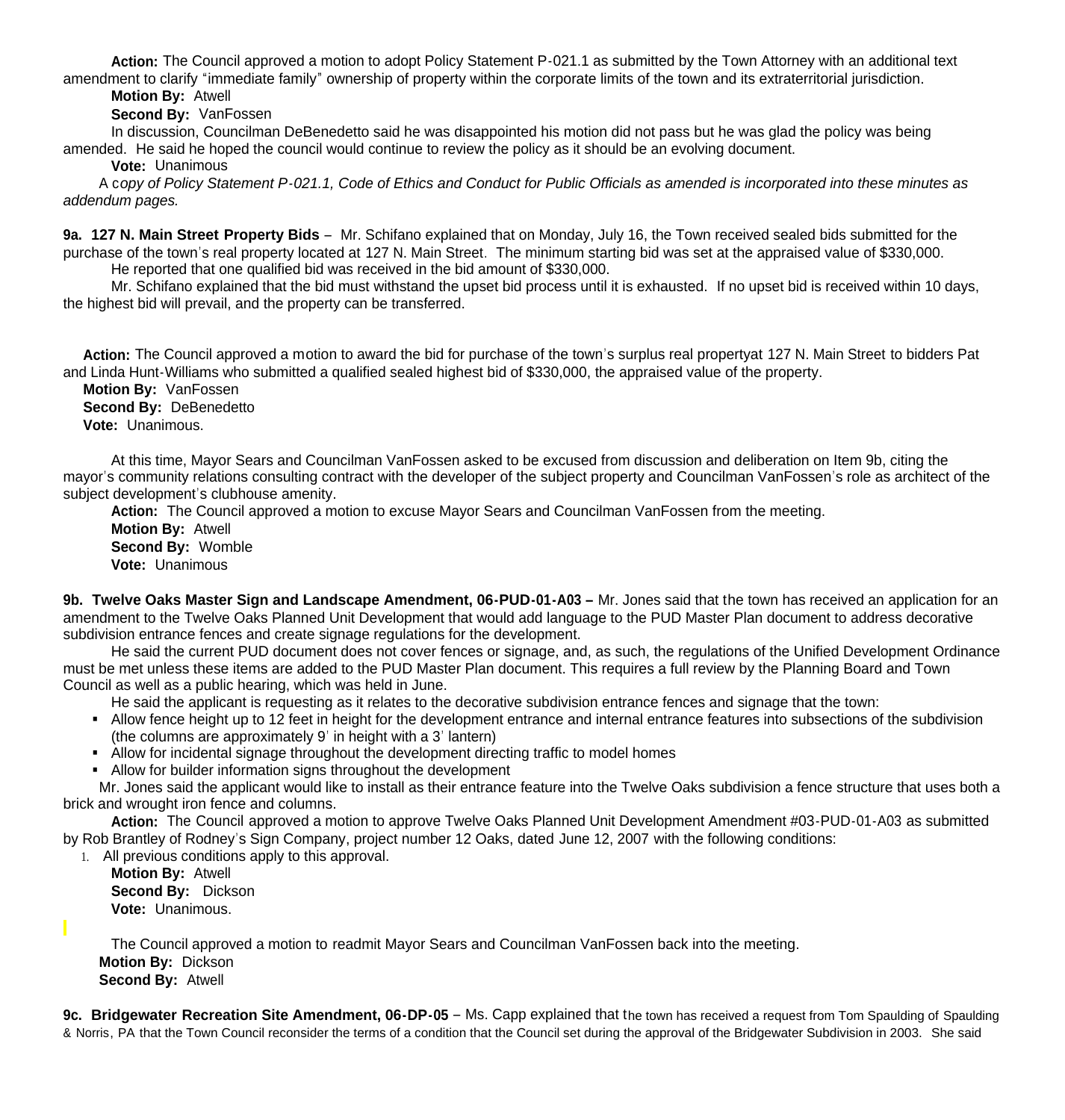the Town Council added a condition stating, *"10. Amenity Site, as committed to by the Developer, must be completed and operating once 40% of the CO's have been issued."*

She said Mr. Spaulding is requesting that the Council change that condition from 40% to 60%.

 She said in response to Mr. Spaulding's letter, staff is willing to work with the developer to get an early building permit for the recreation center and pool. The developer was notified by staff that they can submit for the building permit at this time.

**Action:** The Council approved a motion to approve the request to change the condition of approval for 03-DP-05 Bridgewater to read: "10. Amenity Site, as committed to by the Developer, must be completed and operating once 60% of the CO's have been issued" as requested by Tom Spaulding on behalf of the project developer.

**Motion By:** Atwell **Second By:** Womble **Vote:** Unanimous

**9d. Sunset Lake Commons Shopping Center Master Plan, 06-MAS-10** – This item was removed from the agenda during the agenda adjustment.

**9e. Holly Springs Methodist Church and Holly Springs Baptist Church Parking** – Mr. Schifano explained that after several weeks of negotiations and approval by the two downtown churches, the Town is prepared to enter into lease and joint use agreements with both the Methodist Church and Baptist Church. The leases are for terms of 20 years each and would require the town to construct and maintain a paved parking lot on each property, which would be maintained by the Town for the lease term, and open to the general public for all times not otherwise used by the respective church.

 John Tyler, Apex – Mr. Tyler, a member of the Methodist Church, addressed the Council, presenting a conceptual drawing of what the church hopes to accomplish. He spoke in favor of the lease agreement but he asked if the town could provide some indication as to when the project could be started.

 Rev. Horace Ferguson – Rev. Ferguson, pastor of the Methodist Church, addressed the Council saying that the church needs to know better how to manage its properties and a commitment by the town that the project will be funded in next year's budget would be helpful.

 Mr. Dean explained that the Baptist Church lot is flat and is closer to being ready for construction. The Methodist parking lot may not be so definitive since the Council has asked that several options be explored. Once the Council provides direction as to if the lot will be a deck or a singlelevel lot, then the town can provide a better timetable.

**Action #1:** The Council approved a motion to authorize Town Manger to enter into a lease and joint use agreement with the Holly Springs United Methodist Church for a period of 20 years pursuant to terms agreeable to the town attorney.

 **Motion By:** Womble **Second By:** Dickson **Vote:** Unanimous

**Action #2:** The Council approved a motion to authorize Town Manger to enter into a lease and joint use agreement with the Holly Springs Baptist Church for a period of 20 years pursuant to terms agreeable to the town attorney.

 **Motion By:** Dickson **Second By:** Womble **Vote:** Unanimous

**9f. Holly Springs Baptist Church Property Parking Lot Plan** – Ms. Stephenson said in tandem with the agreement between the Town and the Holly Springs Baptist Church, staff has

a concept plan for the proposed parking lot.

 She said the revised parking lot plan includes a one-way traffic flow. In negotiations, the church did not desire to allow for a wider parking area; therefore, only one-way with parking on both sides is proposed. Staff is in discussions with the land owner to grant a cross access easement for the route over to Raleigh Street.

 She said the area between the Main Street parking and the Baptist parking lot would be landscaped, and stone columns are proposed to provide a transition area. The parking along Main Street also has been revised to include a landscaped area to break up the row of parking spaces, she added.

 Councilmen were generally in agreement over the plan; however, Councilman Atwell said he was not comfortable with the flow of traffic through the lot and into the neighboring parking lot and onto Raleigh Street.

 **Action:** The Council approved a motion to approve the parking lot plan for downtown parking at Holly Springs Baptist Church, without Main Street parking included in the design.

**Motion By:** VanFossen

**Second By:** Womble

 **Vote:** The motion carried following a 4-1 vote. Councilmen DeBenedetto, Womble, VanFossen and Dickson voted for the motion. Councilman Atwell voted against.